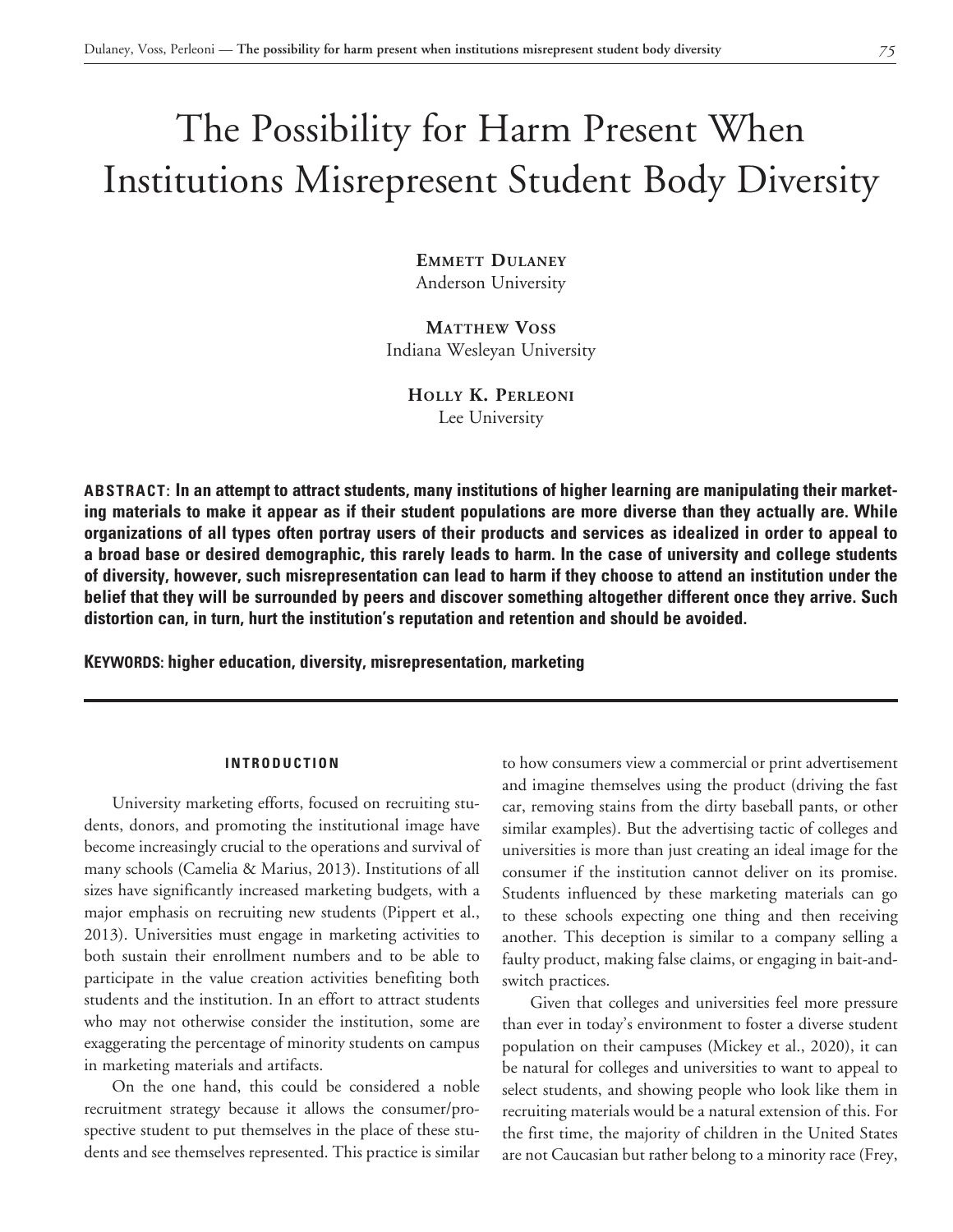2019). However, a question arises: If admissions offices are going too far in their quest to recruit minority students and to promote a diverse campus to everyone, can misrepresenting existing diversity in the student body through marketing materials and artifacts be harmful to the very students they seek to reach?

# **MARKETING OVERVIEW**

The primary purpose of marketing, according to Sheth et al. (1988), is to create value and disseminate that value among all parties involved in a transaction. An incomplete picture of marketing is the view that the discipline is solely about generating sales, convincing others to buy, or winning in negotiations, as might be seen in a sales-oriented firm (Keith, 1960; Sheth et al., 1988). This win-lose approach overlooks the focus on providing true value to the customer for a focus on only meeting the needs of the producer, concentrating on short-term sales goals (Keith, 1960). Marketing involves a focus on creating "win-win" relationships, where everyone involved in the transaction benefits. A true application of marketing theory and principles must take into account how every firm and individual involved in a transaction will benefit (Sheth et al., 1988).

One of the primary tools for marketing used in the college admissions recruitment process is the use of print and digital viewbooks and websites filled with full-color images of life on campus (Osei-Kofi et al., 2013). It has been documented that many colleges engage in the practice of intentionally presenting a racially diverse student and faculty population through the selection of which images they use in these marketing publications and websites (Hernandez et al., 2020; Pippert et al., 2013). While demonstrating racial diversity can be a healthy goal, the practice of overrepresenting the proportion of nonwhite students in promotional materials potentially misrepresents the actual experience of diversity at the institution (Hernandez et al., 2020). It has been found that in some cases, the less racially diverse the true demographics of a school are, the more likely that school is to include highly diverse images in its marketing artifacts (Hernandez et al., 2020). Campuses that are primarily white in particular often grossly overrepresent minority students, especially African Americans, in the marketing materials used for student recruiting (Pippert et al., 2013). Because of the prevalence of this permutation, it is the one focused on in this paper, but the same inquiry could apply in any situation where a similar circumstance exists.

## **DEFINITIONS AND AN EXAMPLE**

To put the question being examined in proper perspective, it is helpful to first define terms and then consider an example.

# **Harmful**

The American Marketing Association (AMA) equates harmful actions with those that erode trust. Customer trust, in its truest sense, is degraded by actions that are deemed to be less than acceptable and, for that reason, the examination of harm is dependent on the understanding of acceptable.

# **Acceptable**

At a basic level, acceptable is defined as "capable or worthy of being accepted," "barely satisfactory or adequate" (Merriam-Webster, n.d.). To operationalize a definition of acceptable as it pertains to the topic at hand, the AMA's (2021) "Code of Conduct" will be examined to expand the application of the word acceptable to marketing materials used by universities. The AMA extensively discusses ethics and honesty in advertising stating that marketers should do no harm, foster trust, and embrace ethical values. They expand on these ethical values by subdividing them into honesty, responsibility, fairness, respect, and citizenship. Regarding honesty, the AMA (2021) discusses the responsibility of marketers to be truthful in every situation and to "offer products of value that do what we claim in our communications" (para. 6). The AMA's call to offer products of value that do what they say they will further builds on the issue of trust, which will be the core issue of this exploration.

For the purposes of this analysis, acceptable will be defined as being both consistent with sound marketing theories and with ethical marketing practices (American Marketing Association, 2021; Narver & Slater, 1990). For something to be acceptable, it should both help increase a college's market orientation as well as pass an ethical assessment such as those proposed by Hosmer (2011).

## **Institutions of Higher Learning**

While colleges and universities have different characteristics, for this analysis these two terms will be used interchangeably, as they both represent higher education institutions (HEIs). Furthermore, both a college and a university have admissions offices and face the pressures of recruiting in a complex environment. Therefore, within the bounds of this examination, the two terms can be used interchangeably.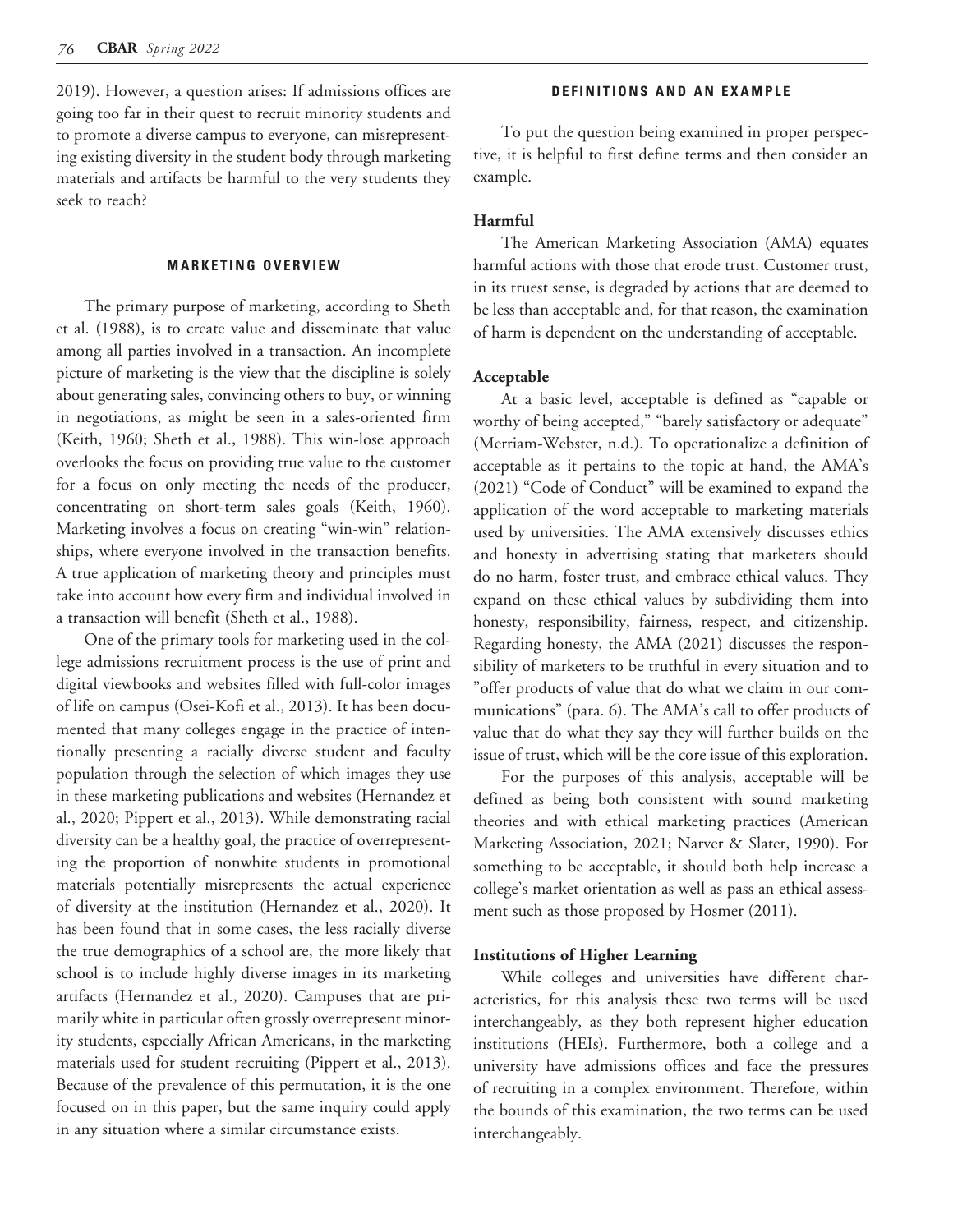# **Figure 1: An Example of One University's Course Catalogs from Current and Recent Years**



collegefactual c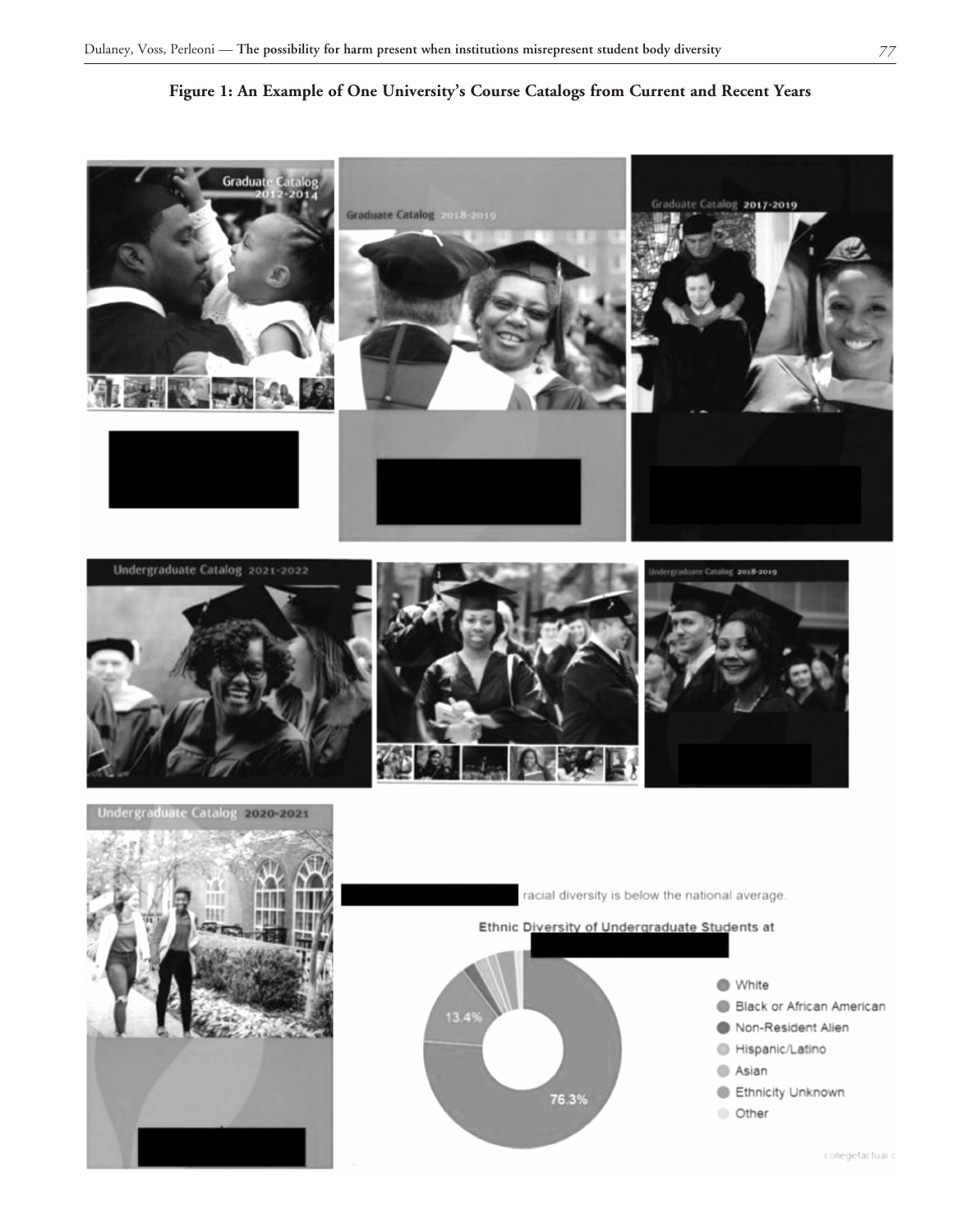## **Diversity**

Diversity can include a wide range of demographic and psychographic variables including race, gender, age, disability, and other factors (Toner, 2016). For the purposes of this consideration, diversity will focus exclusively on racial and ethnic diversity, as is consistent with other research (Comeaux et al., 2020; Osei-Kofi et al., 2013; Pippert et al., 2013).

# **Marketing Materials/Artifacts**

This refers to the visual print, digital marketing, and promotional pieces that include an emphasis on full-color photographs developed for the purposes of institutional promotion and student recruitment (Holland & Ford, 2021; Pippert et al., 2013). Figure 1 shows an example of several course catalogs from one institution and its actual student body demographics (obtained from College Factual. com). The course catalog, and their covers, are something each student must come into contact with as they plan their schedules and can be found online as well as in printed form. In the case of this institution—and most others—the only images associated with the catalogs are on the cover and thus represent 100% of the images presented to prospective and current students. NOTE: Identifying information about the university has been purposely obscured as this is intended only to represent an example of an issue larger than a single university.

## **DIVERSITY ON CAMPUS**

Prospective students appear to both value and desire greater diversity on college campuses. A recent study highlights that there is significant support among college and university students for racially diverse campuses (Carey et al., 2020). When exploring factors of what they value in their classmates, Carey et al. (2020) found that next to academic ability, students want to be in classes with other students from historically underrepresented groups, including racial minorities, women, and those from a lower socioeconomic status. Other studies demonstrate the strong desire of Generation Z, the current class of college students, to attend welcoming and inclusive campuses where all students, regardless of race or other identity factors, will feel safe and welcomed (Shapiro, 2019). Of note, Shapiro found that this goes beyond the campus being open and accepting of students from all backgrounds but also includes an active feeling of being welcomed and wanted. Evidence suggests that some minority students will also conduct their own research into diversity and racial attitudes on campuses

before choosing which college to attend (Comeaux et al., 2020). When diversity is embraced across the campus, student perceptions of social trust and the overall university brand have been shown to increase, being viewed as factors that demonstrate a commitment to diversity and improving institutional goals (Yao et al., 2019).

Clayton (2021) accurately describes the current environment in higher education, stating,

The recent triple crisis—the COVID-19 pandemic, the systemic racism in this country, and racial inequities in higher education—has prompted a clarion call for more effective strategies that will result in more equitable outcomes for underrepresented populations by placing DEI [diversity, equity, inclusion] at the core of our institutional practice. (para. 6)

It is critical to understand what inclusion and equity mean, as these are key concepts that college admissions offices are trying to touch on when they create recruiting materials. Inclusion focuses on the value and respect of all persons, ensuring individuals are equipped with what they need to be successful in their environment. "On a campus, inclusion means having a valued voice, seeing others like you represented around you and in the curriculum" (Clayton, 2021, para. 3). It is important to understand that seeing representative minorities in college recruiting materials is not the same as seeing those same people on campus.

Confer and Mamiseishvili (2012) explored specific diversity goals and challenges among the faith-based members of the Council for Christian Colleges and Universities (CCCU). Their study examined the factors leading racial minorities to choose to attend a CCCU member school, a group of schools that have historically not represented high levels of diversity. Based upon 2005 statistics, while nationally 27.4% of college students are minorities, they represent only 15% of students at faith-based colleges. Of note, the study found that interaction on campus with faculty and students during campus visits had the most positive impact on minority students choosing to enroll in the CCCU school. While the full reasons behind this were beyond the scope of the study, it is important to note the impact of each of these marketing strategies.

Universities have responded to the call for increased diversity on campus, with many turning diversity into a marketing and recruitment tool as higher education has become more consumer-focused (Scarritt, 2019). Similar to the ways in which schools promote their luxurious dormitories, well-appointed fitness centers, chef-inspired campus dining halls, and championship-winning sports/entertainment options, some schools have found that promoting the diversity of their campus can lead to increased revenue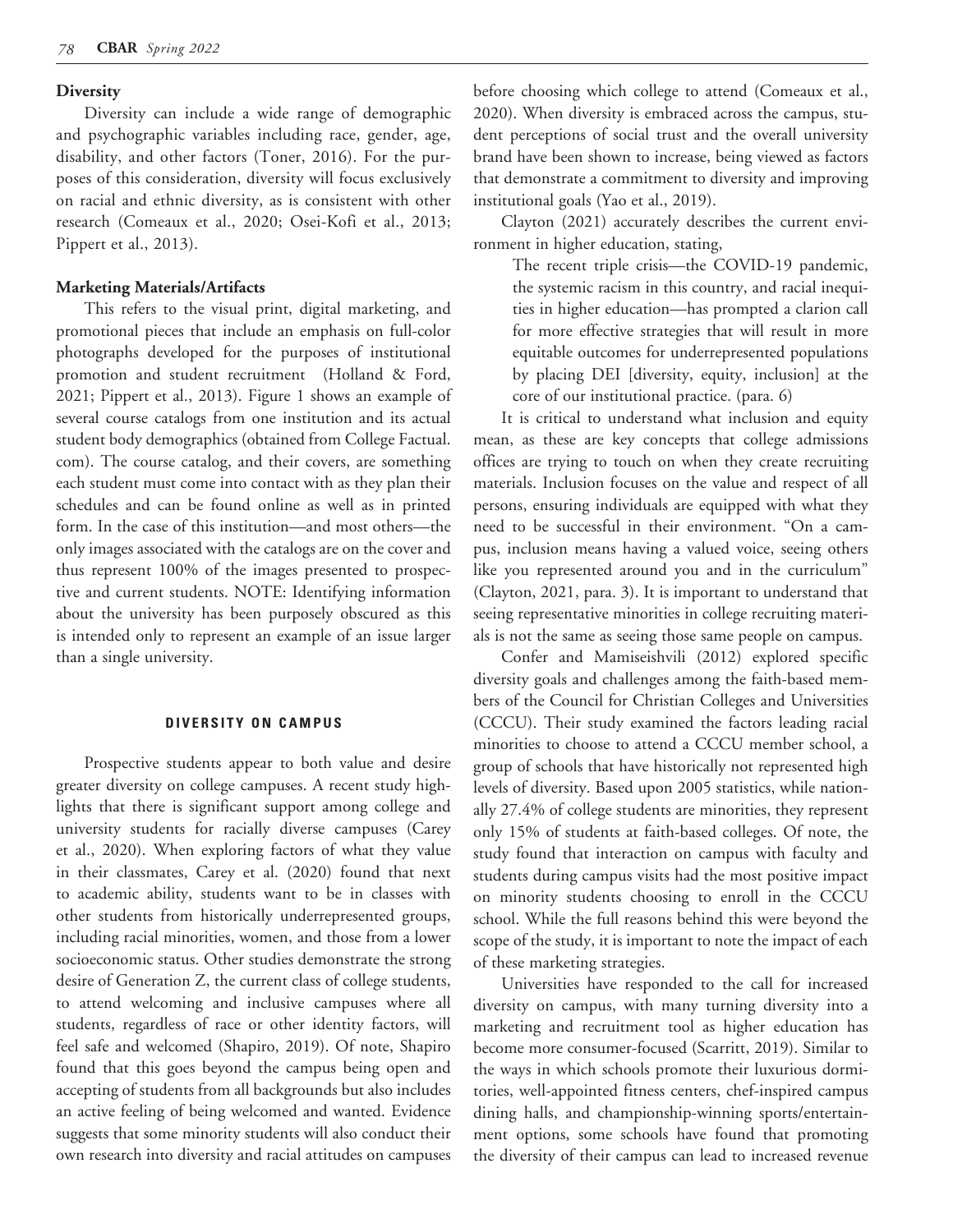from students willing to pay for an academic experience in a diverse setting (Scarritt, 2019). This has led, at times, to unscrupulous decisions, including the choice by some colleges to digitally alter images used in promotional materials to increase the number of minority students in the photos (Clegg, 2000). Further, diversity in marketing artifacts often does not extend beyond the imagery; displaying images of a diverse campus but not referencing the diversity and inclusion efforts of the college in the text of the marketing material presents a disconnect between the visual representation of the campus and the messages in the text (Hernandez et al., 2020). Institutions need to ensure consistency in their marketing efforts in order to truly represent and achieve their commitments to a diverse student body (Hernandez et al., 2020). Furthermore, these institutions seem to face a serious challenge of retaining students once they reach campus and realize the actual diversity of the institution was misrepresented in its marketing materials.

Individuals tasked with recruiting new college students out of an ever shrinking pool of high school graduates (Nadworny, 2019) may find themselves resorting to sales-oriented tactics (as opposed to relationship-oriented strategies) in order to bring in students. Academic institutions may attempt to present an aspirational view of their campus diversity in their marketing materials, focusing more on what type of institution they desire to be versus the institution they are today (Pippert et al., 2013). Likely, this is based upon some level of market-sensing activity, which has indicated that incoming students desire diverse campus communities. But true market intelligence would indicate that students desire more than diversity. Recognizing that the current generation of students wants to feel genuinely welcomed on campus (Shapiro, 2019), misrepresenting the student body appears to be contrary to the market-oriented behavior of a true customer orientation. A minority student choosing to enroll on many college campuses will quickly realize the stark contrast between the diversity presented in the viewbook and the actual diversity on campus, thus ensuring that instead of finding the trust and honesty they sought, they realize they were sold an idea instead of a reality.

# **ANALYSIS**

Interfunctional coordination suggests that all functions of a company, not only marketing, must be focused on providing superior value for customers, connected to the concept of organization-wide responsiveness (Kohli & Jaworski, 1990; Narver & Slater, 1990). On many college campuses, marketing and promotional activities are left entirely in the hands of the admissions and marketing departments, with little input

sought or desired from elsewhere in the institution.

Within this light, misrepresenting the true nature of campus life through recruiting materials is an example of short-term thinking. Leong (2014) states, "Another reason that faked diversity should trouble us is that manipulating photographs is deceptive—a way of communicating to the viewer that the institution has done the difficult work of establishing diversity when in fact it hasn't" (para. 15). There is no place for deception in acceptable advertising, whether the advertiser is a corporation or a college.

The American Marketing Association's (AMA) (2021) "Statement of Ethics" defines both ethical norms and ethical values that should guide ethical marketing behavior and direct the actions of the organization's membership. One of the listed ethical norms is to "foster trust in the marketing system" (American Marketing Association, 2021, "Ethical Norms" section). A key aspect of creating trust is avoiding deception. While the practices of misrepresenting diversity on college campuses may not contain a blatant lie, as they would if the text specifically stated false metrics of racial diversity on campus, the practice does appear to have an intent to deceive by presenting a false sense of the campus climate.

In the list of ethical values of the AMA (2021), the values of honesty, responsibility, fairness, respect, transparency, and citizenship are identified and defined. Under the definition of honesty is a commitment to being truthful with stakeholders, a commitment that is inconsistent with a misrepresentation of facts. The value of responsibility includes the statement that marketers will "recognize our special commitments to vulnerable market segments such as children, seniors, the economically impoverished, market illiterates, and others who may be substantially disadvantaged" (American Marketing Association, 2021, "Ethical Values" section). Based on their code of ethics, marketers have a responsibility to integrate and support vulnerable and disadvantaged customers (American Marketing Association, 2021). The practice of misrepresenting diversity within the student body is contrary to this value of ethical marketing.

The value of respect also includes a goal to "value individual differences and avoid stereotyping customers or depicting demographic groups (e.g., gender, race, sexual orientation) in a negative or dehumanizing way" (American Marketing Association, 2021, "Ethical Values" section). At first glance it may appear that utilizing images showing diversity in the student body is respecting various demographic groups, but it has been shown that institutions tend to overemphasize photographs illustrating African American students and often underrepresent depictions of Hispanic and Native American students (Hernandez et al., 2020; Pippert et al., 2013).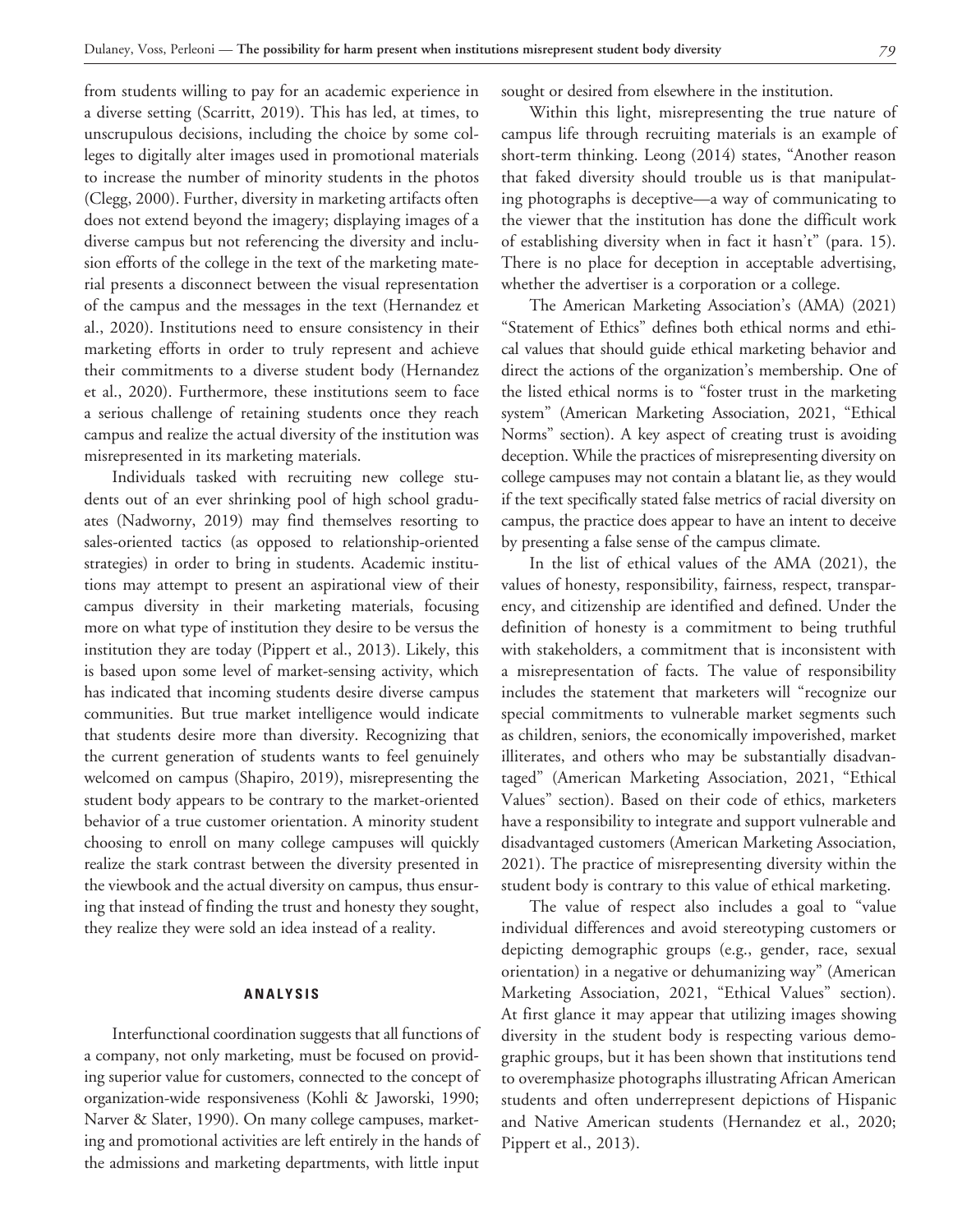## **DISCUSSION AND IMPLICATIONS**

Using the definition of acceptable as both consistent with marketing theory and general ethical behavior and assessing the issue through the lens of market orientation, the ethical standards of the marketing discipline, and Hosmer's (2011) ethical model, this practice is clearly not acceptable. Colleges and universities are not acting in the best interest of their stakeholders when engaging in this practice, and the long-term consequences of this lack of true market orientation may result in decreased student retention, decreased alumni giving, and poorer institutional reputation (Webster et al., 2010).

Operating in a manner that is less than acceptable can be construed as being harmful to the very population that the institutions of higher education are trying to reach. The tactic being employed when overrepresenting student body diversity is analogous to the bait-and-switch method of fraud engaged in by less than scrupulous retailers and should be avoided regardless of any pressures to increase enrollment numbers. Institutions of higher education depend upon relationships and affiliation to survive and cannot be sales-oriented if they are to endure in the long run. Such institutions should avoid misleading advertising and strive to produce marketing materials that represent reality and still appeal to their target market.

#### **REFERENCES**

- American Marketing Association. (2021). *AMA code of conduct*. Retrieved from https://www.ama.org/codes-of-conduct/
- Camelia, G., & Marius, P. (2013). Incorporating market orientation in higher education institutions. *Annals of the University of Oradea, Economic Science Series, 22*(1), 1743–1752.
- Carey, J. M., Clayton, K., & Horiuchi, Y. (2020). *Campus diversity: The hidden consensus*. Cambridge University Press.
- Clayton, O. K. (2021). Refocusing on diversity, equity, and inclusion during the pandemic and beyond: Lessons from a community of practice. *Higher Education Today*. https://www.higheredtoday. org/2021/01/13/refocusing-diversity-equity-inclusion-pandemicbeyond-lessons-community-practice/
- Clegg, R. (2000). Photographs and fraud over race. *Chronicle of Higher Education, 47*(13), B17.
- Comeaux, E., Chapman, T. K., & Contreras, F. (2020). The college access and choice processes of high-achieving African American students: A critical race theory analysis. *American Educational Research Journal, 57*(1), 411–439. https://doi. org/10.3102/0002831219853223
- Confer, C., & Mamiseishvili, K. (2012). College choice of minority students admitted to institutions in the Council for Christian Colleges and Universities. *Journal of College Admission, 217*, 4–15.
- Hernandez, R., Hoffmann-Longtin, K., Patrick, S., Tucker-Edmonds, B., Rucker, S., & Livingston, N. (2020). The conscientious use of images illustrating diversity in medical education marketing. *Academic Medicine: Journal of the Association of American Medical Colleges, 95*(12), 1807–1810. https://doi.org/10.1097/ ACM.0000000000003503
- Holland, M. M., & Ford, K. S. (2021). Legitimating prestige through diversity: How higher education institutions represent ethnoracial diversity across levels of selectivity. *The Journal of Higher Education, 92*(1), 1–30. https://doi.org/10.1080/00221546.2020 .1740532
- Hosmer, L. (2011). *The ethics of management: A multidisciplinary approach* (7th ed.). McGraw-Hill.
- Keith, R. J. (1960). The marketing revolution. *Journal of Marketing, 24*(3), 35–38. https://doi.org/10.1177/002224296002400306
- Kohli, A. K., & Jaworski, B. J. (1990). Market orientation: The construct, research propositions, and managerial implications. *Journal of Marketing, 54*(2), 1–18. https://doi. org/10.1177/002224299005400201
- Leong, N. (2014). *Fake diversity and racial capitalism*. https:// medium.com/@nancyleong/racial-photoshop-and-faking-diversity-b880e7bc5e7a
- Mickey, E. L., Kanelee, E. S., & Misra, J. (2020). Advice to department chairs on how to foster inclusion among the faculty (opinion). *Inside Higher Ed*. https://www.insidehighered.com/ advice/2020/06/05/advice-department-chairs-how-foster-inclusion-among-faculty-opinion
- Nadworny, E. (2019, December 16). *Fewer students are going to college. Here's why that matters*. NPR. https://www.npr. org/2019/12/16/787909495/fewer-students-are-going-to-collegeheres-why-that-matters
- Narver, J. C., & Slater, S. F. (1990). The effect of a market orientation on business profitability. *Journal of Marketing, 54*(4), 20–35. https://doi.org/10.2307/1251757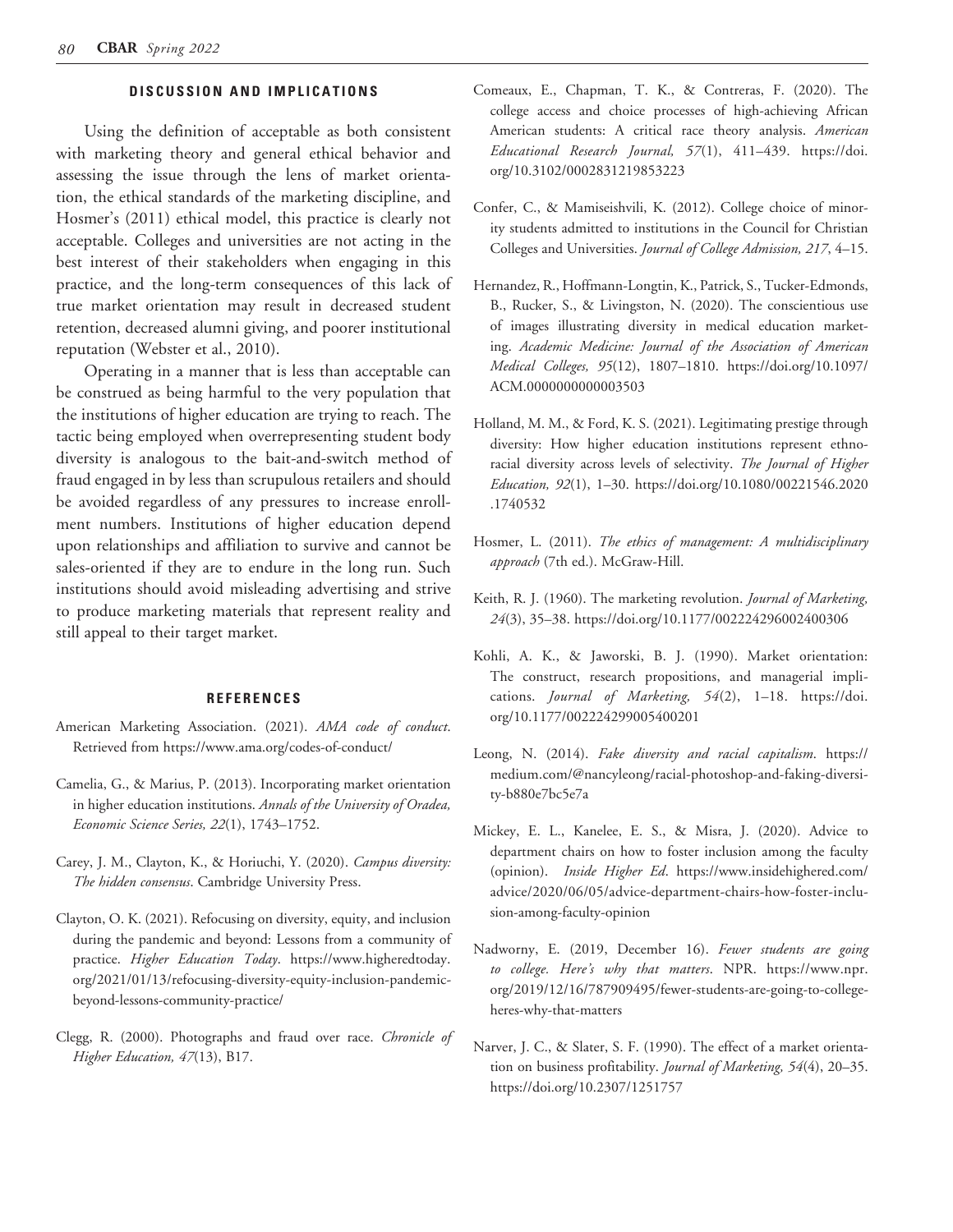- Osei-Kofi, N., Torres, L. E., & Lui, J. (2013). Practices of whiteness: Racialization in college admissions viewbooks. *Race Ethnicity and Education, 16*(3), 386–405. https://doi.org/10.1080/13613324.2 011.645572
- Pippert, T. D., Essenburg, L. J., & Matchett, E. J. (2013). We've got minorities, yes we do: Visual representations of racial and ethnic diversity in college recruitment materials. *Journal of Marketing for Higher Education, 23*(2), 258-282.
- Scarritt, A. (2019). Selling diversity, promoting racism: How universities pushing a consumerist form of diversity empowers oppression. *Journal for Critical Education Policy Studies, 17*(1), 188–228.
- Shapiro, S. (2019, May 13). Exploring student views on inclusivity on campuses. *Inside Higher Ed*. https://www.insidehighered.com/ views/2019/05/13/exploring-student-views-inclusivity-campusesopinion
- Sheth, J. N., Gardner, D. M., & Garrett, D. E. (1988). *Marketing theory: Evolution and evaluation.* Wiley.
- Toner, M. (2016). Diversifying diversity. *Presidency, 19*(1), 12–17.
- Webster, R. L., Hammond, K. L., & Rothwell, J. C. (2010). Customer and market orientation within AACSB member business schools: Comparative views from three levels of administrators. *American Journal of Business Education, 3*(7), 79–92. https:// doi.org/10.19030/ajbe.v3i7.460
- Yao, Q. J., Martin, M. C., Yang, H.-Y., & Robson, S. (2019). Does diversity hurt students' feeling of oneness? A study of the relationships among social trust, university internal brand identification, and brand citizenship behaviors on diversifying university campuses. *Journal of Marketing for Higher Education, 29*(2), 209–229. https://doi.org/10.1080/08841241.2019.1638482